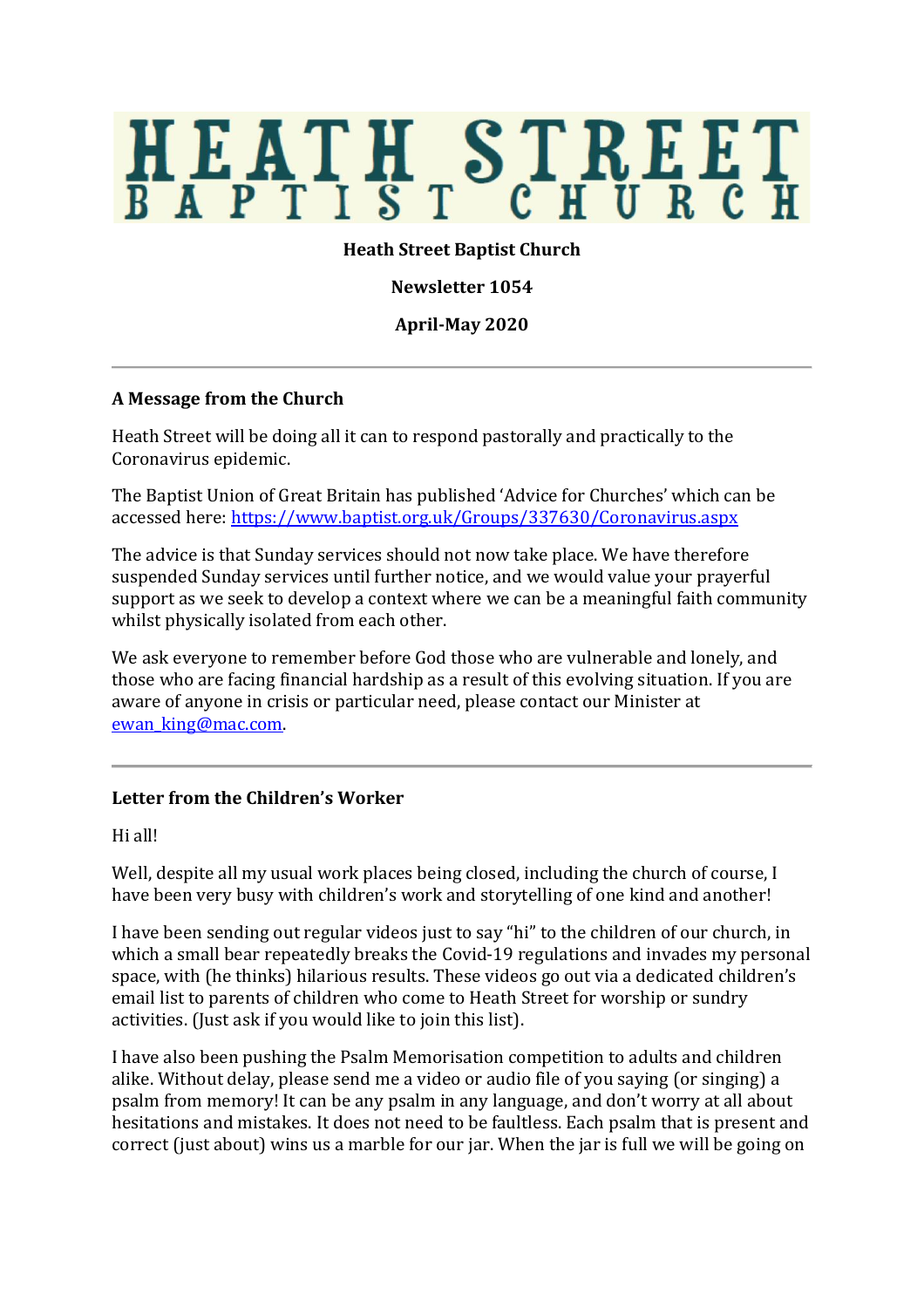a day trip as a church, so let's make sure we've done the job for when the restrictions are lifted!

This Easter we will be having an ONLINE Easter egg hunt, with videos of folks hiding and the viewer having to find them before the time runs out. I hope you get a chance to join in. (It's a BYO chocolate thing this year, I'm afraid).

We also plan to have an Easter egg decoration competition. To take part, just boil a hen's egg and decorate it in the best way you can. You can even make a little garden or house for it! Go nuts. Fabulous prizes to be won.

The other thing I've been working on is the story of David. The children and I have been producing an episodic film of the story, in a somewhat madcap style, and I also have a long-form storytelling podcast called David: The Story of a Shepherd King. Please do go to our website and check these out!

Our prayers at Heath Street are with anyone isolated at this time, and my thoughts also move to be with those who aren't quite isolated enough. I've been thinking particularly about all the children and parents who find themselves in a new home-school relationship (and considering whose side I'm on if it comes down to it).

But seriously, I'd like to ask you to pray for the children in the church, and indeed across nearly every land of the earth, who may be having a hard time due to this new situation: those with sick parents, exacerbated situations of poverty, or who are stuck in abusive or neglectful homes. Please pray that my children's work and the ministry of our entire church may be a place where every child finds fun, safety and a multitude of signs of the living God.

Wilf Merttens

# **Letter from the Treasurer**

What's a treasurer to do in a crisis? Not holding services has meant NO weekly collection plate going round! As the person who gets nearest to Heath Street's money, I am very aware that all we have coming in at the moment for our running costs is from a faithful few (six of us) who had already set up standing orders and another lovely person who remembers us most weeks and pings some money via their mobile phone to our bank account.

So, please, if your income hasn't been slaughtered by the current crisis, do try one of these options:

- Send some money by BACS to our account at CAF Bank Ltd: Heath Street Baptist Church, account number 00014178, sort code 40-52-40 (maybe once a week?)
- Set up a standing order from your bank account (weekly, monthly, quarterly?). If you do electronic banking you can do this yourself, but if not, just ask me for a form you can complete for your bank.
- Contact me by email [\(gaynor@eandghumphreys.plus.com\)](mailto:gaynor@eandghumphreys.plus.com) if you have any queries about how to support us or where to send a cheque.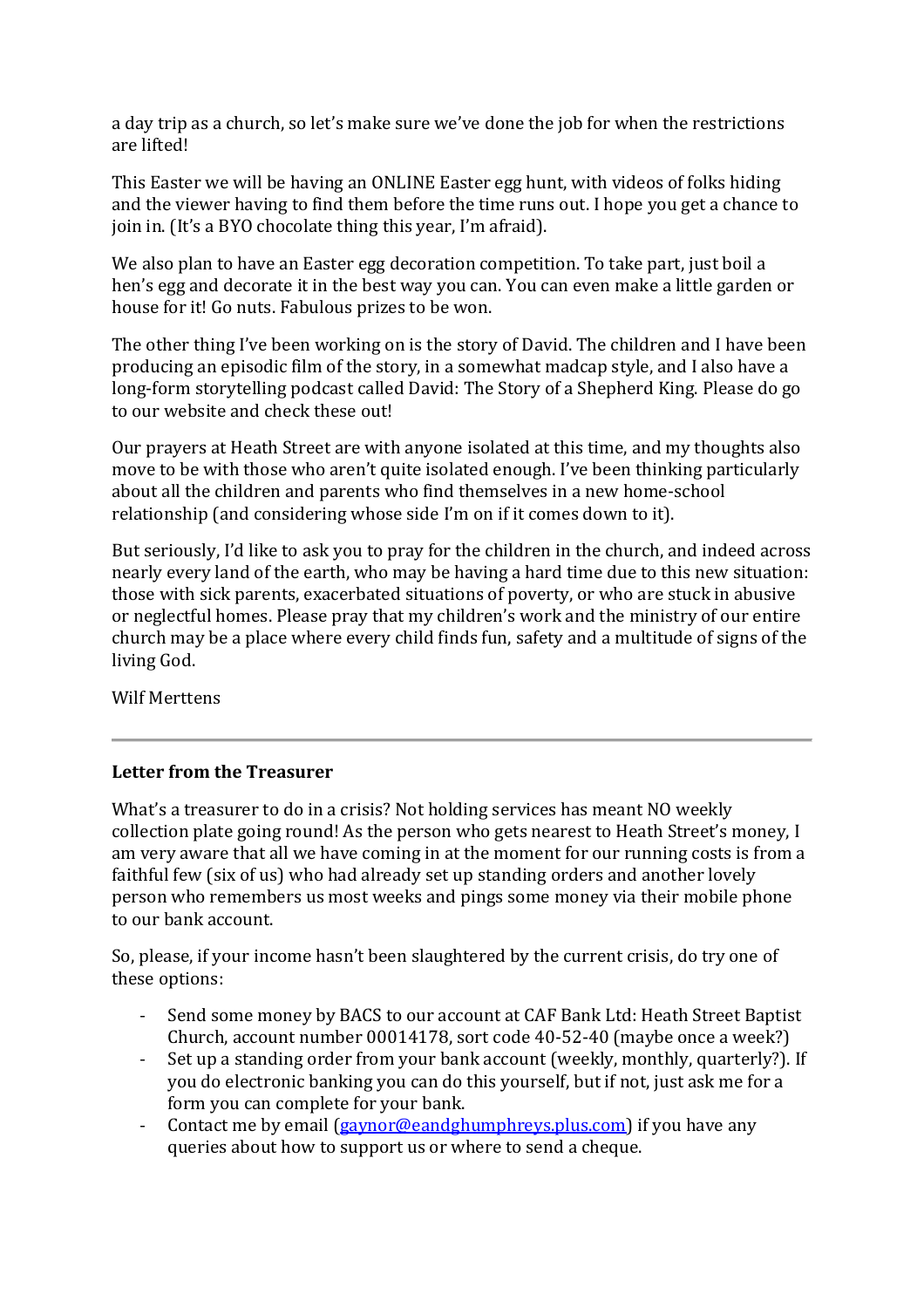If you do contribute, don't forget to include your name in the reference (or your Gift Aid PIN if you have one).

As a church we are entirely dependent on our own resources. At the moment with enforced Covid-19 closure we have lost the hall hire income and we aren't holding Sunday morning collections, but the payroll still needs covering and most other bills haven't stopped rolling in. We also need to be prudent in having enough money set aside for routine repairs and maintenance (for the manse as well as the church). We very much want to keep the church building well-maintained, safe, secure and looking fresh and welcoming – and it all costs money.

For our continued mission and building our community we need our worship and prayer (now each of us at home but before long, we hope, back together again) and we need all the time, talents and money that each of us is willing to offer.

Thanks so much. I hope you are keeping safe and well.

With love and best wishes, Gaynor

### **Readings and Prayers**

April 12-18 Acts 10.34-43 th Laura Somers th Ali Ghasempour th Mysie Johnson  $15<sup>th</sup>$  Joachim King th for all in hospital th Lydia Baker th Nesa Thorne April 19-25 Acts 2.14a, 22-32 th Theresa Thom th Edward Humphreys st Beryl Dowsett nd Thaddeus King rd Susan Le Quesne 24<sup>th</sup> Tom Somers<br>25<sup>th</sup> Nathalia Bell Nathalia Bell April 26-May 2 Acts 2.14a, 36-41 th Beza Geberegziabher th Ottilie Johnson th Francesco Giannoccaro th for all in prison th Sarah Harper May 1 Fiona Ranford nd John-Henry Baker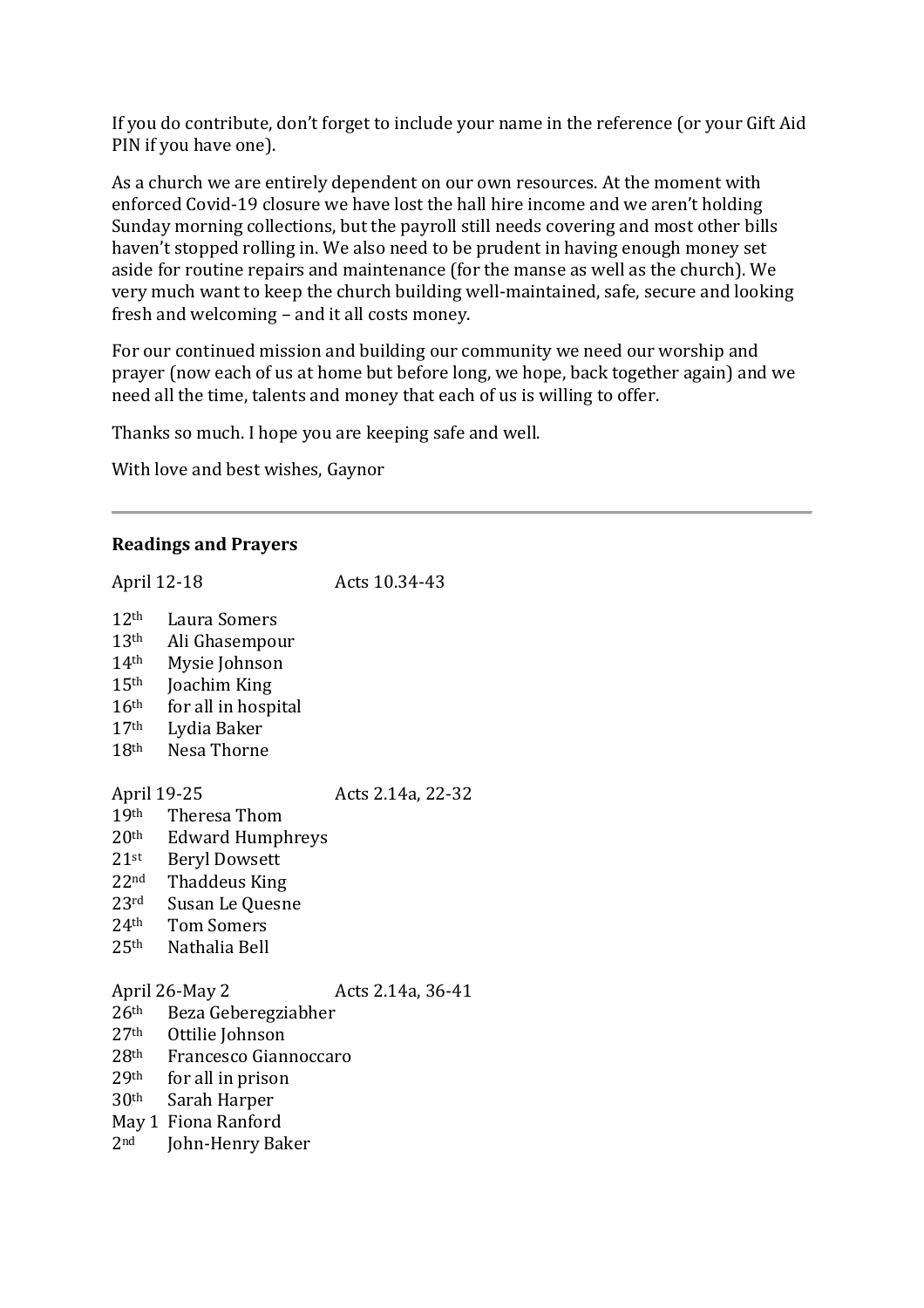- May 3-9 Acts 2.42-47<br>3rd Gavnor Humphreys
- 3<sup>rd</sup> Gaynor Humphreys<br>4<sup>th</sup> Wilf Merttens
- Wilf Merttens
- 5th Annie Fang
- $6<sup>th</sup>$  Robin Thorne<br>7<sup>th</sup> HK
- 7<sup>th</sup> HK<br>8<sup>th</sup> Eve
- **Evelyn Baker**
- 9th For the bereaved

## May 10-16 Acts 7.55-60

- 10th Nathan Biadun
- $11<sup>th</sup>$  Jane Johnson<br> $12<sup>th</sup>$  Coco Ellenbos
- Coco Ellenbogen
- 13th Anselm King
- 14th Michael Bloxham
- 15th Victoria Tjirimuje
- 16th Leila Ranjbar

# May 17-23 Acts 17.22-31

- 17th Cole Ellenbogen 18th Elya Ghasempour
- 
- 19th Ewan King<br>20th Rhona Mac
- Rhona MacEachan
- 21st Margarite Biadun
- 22nd Nomsa Ndebele
- 23<sup>rd</sup> For all who attend the Contact Club
- May 24-30 Acts 1.6-14

- $24<sup>th</sup>$  Andrea MacEachan<br> $25<sup>th</sup>$  For our Sunday Club
- For our Sunday Club
- 26th Frida King
- 27th Birgit Leuppert
- 28th Isabel Somers
- 29th Jen Finamore
- 30th Tom and Susan Brandt

# **Online Activities**

# **The Heath Street Home Companion**

New episodes posted Sunday mornings and Wednesday evenings <https://soundcloud.com/heathstreet>

# **Storymakers Club**

Wednesdays 4:30-6:00 pm